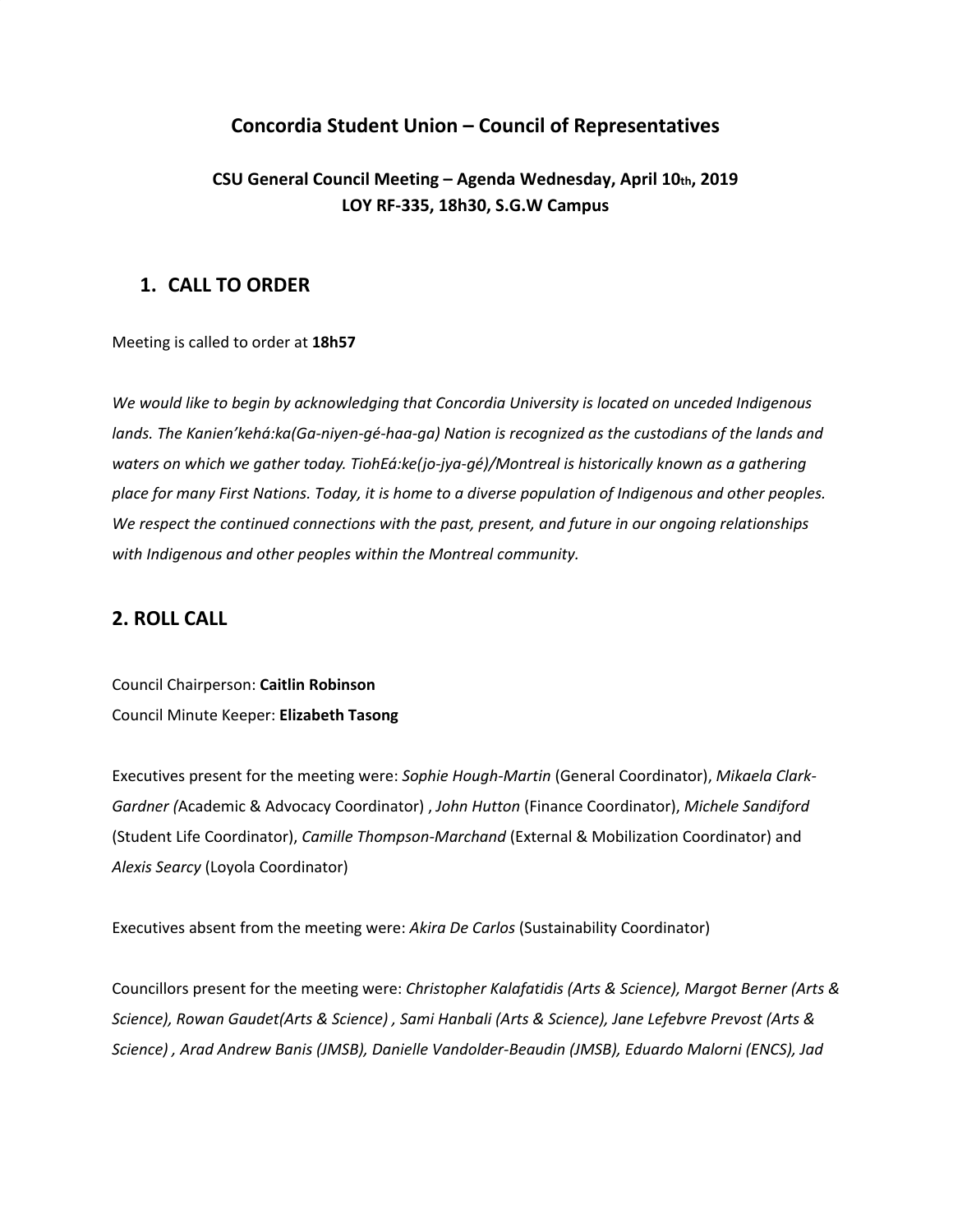*Faraj Abi Semaan (Arts & Science),Marlène Iradakunda (Arts & Science), Paige Keleher (Arts & Science), Victoria Pesce (JMSB), Jarrad Haas ( FINE ARTS),Samantha Candido (Arts & Science)*

Councillors absent for the meeting were: *Hilal Ghanem (Arts & Science),Rory Blaisdell (JMSB) , Sophie Beauchamp Lizotte (Arts & Science), Eliza McFarlane ( FINE ARTS), , Patrick Quinn (Arts & Science), Patrick Lavoie (ENCS), Zoe Zeitouni (Arts & Science), Samuel Miriello (JMSB), Lee Alejandro Boswell (JMSB), James Hanna (ENCS) ,*

**Marlene Iradakunda** *moves to excuse Zoe, Rory, Patrick, Sophie-Beauchamp, James, Sam* Seconded by **Sophie Hough-Martin** *Motion carries unanimously*

### **3. Approval of the Agenda**

**Margot Berner** motions to approve Seconded by

### **4. Consent Agenda**

- a) Approval of Previous Minutes (February 20th RCM, March 9th SCM, March  $14$ th RCM)
- b) Reports from Committees
- c) Executive Reports
- d) Chairperson's Report
- e) Recovery Task Force Meeting Minutes

### **5. Presentations and Guest Speakers**

a) Greenhouse Project

**Ethan:** Greenhouse aims to provide all-year round greenspace, their vision is for greater sustainability at Concordia University. Greenhouse is in danger of closing if repairs are not made **Tess:** They've hosted over 100 events this past year, with over 200 attendees. Their volunteers dedicate over 1,800 hours a year to take care of plants. There are over 1,500 people that volunteer in the space every year.

**Sarah:** Having added support will ensure the viability of the greenhouse and allow it to expand its research and protect the plants. Currently it is not functionable year-round.

**Margot Berner:** How much is the estimated cost?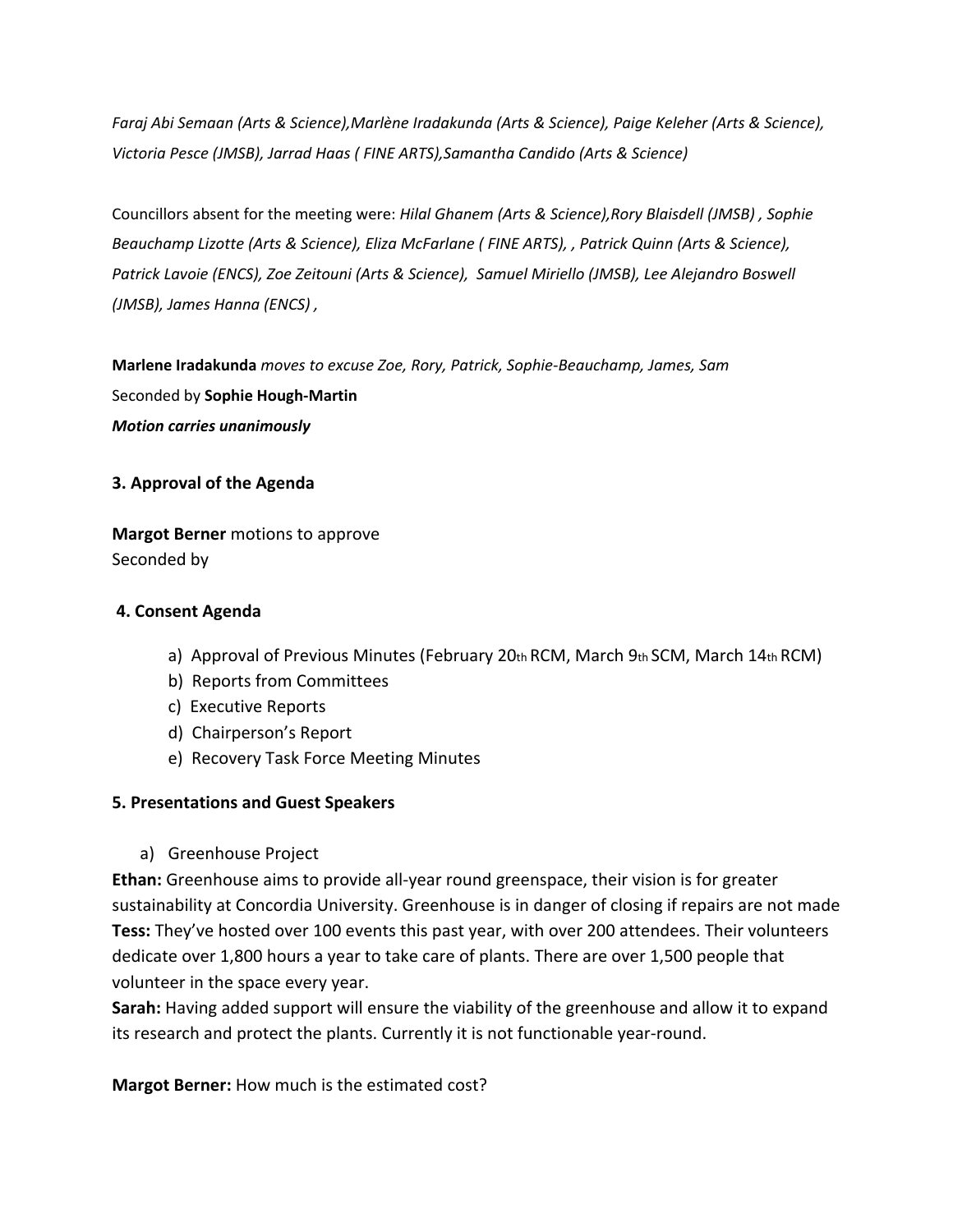**Guest Speaker:** Around \$2,200,000

**Margot Berner:** Are you asking for this full amount?

**Guest Speaker:** Yes.

**Jad:** Do you have a design?

**Guest Speaker:** We are not building something totally new, but instead improving and repairing.

**Jane Lefebvre-Prevost:** So I am a bit confused, I've heard the word funds being thrown around so have you guys applied to the CSU

**Guest Speaker**: Yes, we are in the process

**Rowan Gaudet:** So CSU can only approve a max of \$200,000 above that must go to referendum in the fall. Have you talked to the University?

**Guest Speaker:** Yes, the University has not committed to be giving us this amount as we are not a priority. It also is more difficult since we are not tied to a department

**Danielle:** Are we voting on anything?

**Chair:** No

**Camille:** Recently, you guys increased your fee-levy was that not enough?

**Guest Speaker:** That was for our operational costs, currently we need money for much-needed infrastructure improvements. We are looking at expenses for an entire overhaul of the space in order to keep it viable.

**Sophie Hough-Martin:** Who at the University have you been talking to about for this? **Guest Speaker:** David Cruz, the manager of the hall building

**Sophie Hough-Martin:** My concern is that the University likes to put the responsibility on student services for massive renovations when it is their responsibility. I think we should pool our resources and speak to the right people at the University.

**Guest Speaker:** The problem is that it's infrastructurally built by the University but it has been run for many years by students/student groups which is why we are not a priority for the University.

**Sophie Hough-Martin:** I totally understand that, but the CSU does not have the authority to get a CSU grant of that amount

**Guest Speaker:** So we were here because we believed it could come from the SSAELC Fund **Sophie Hough-Martin:** Yes, it still would have to go to referendum. What I am offering for right now is being able to make it a priority for the University, I don't think getting \$2million from student money may be the right approach

**Jad:** How much of the space will be solely for students? Have you thought about bypassing the University and going directly to the government?

**Guest Speaker:** We do apply to various grants every year. However, you guys are at the top of our funding list.

**Jad:** I believe it is much easier to apply to the government, especially since the greenhouse is the only one in downtown montreal. The library was completely funded by the government.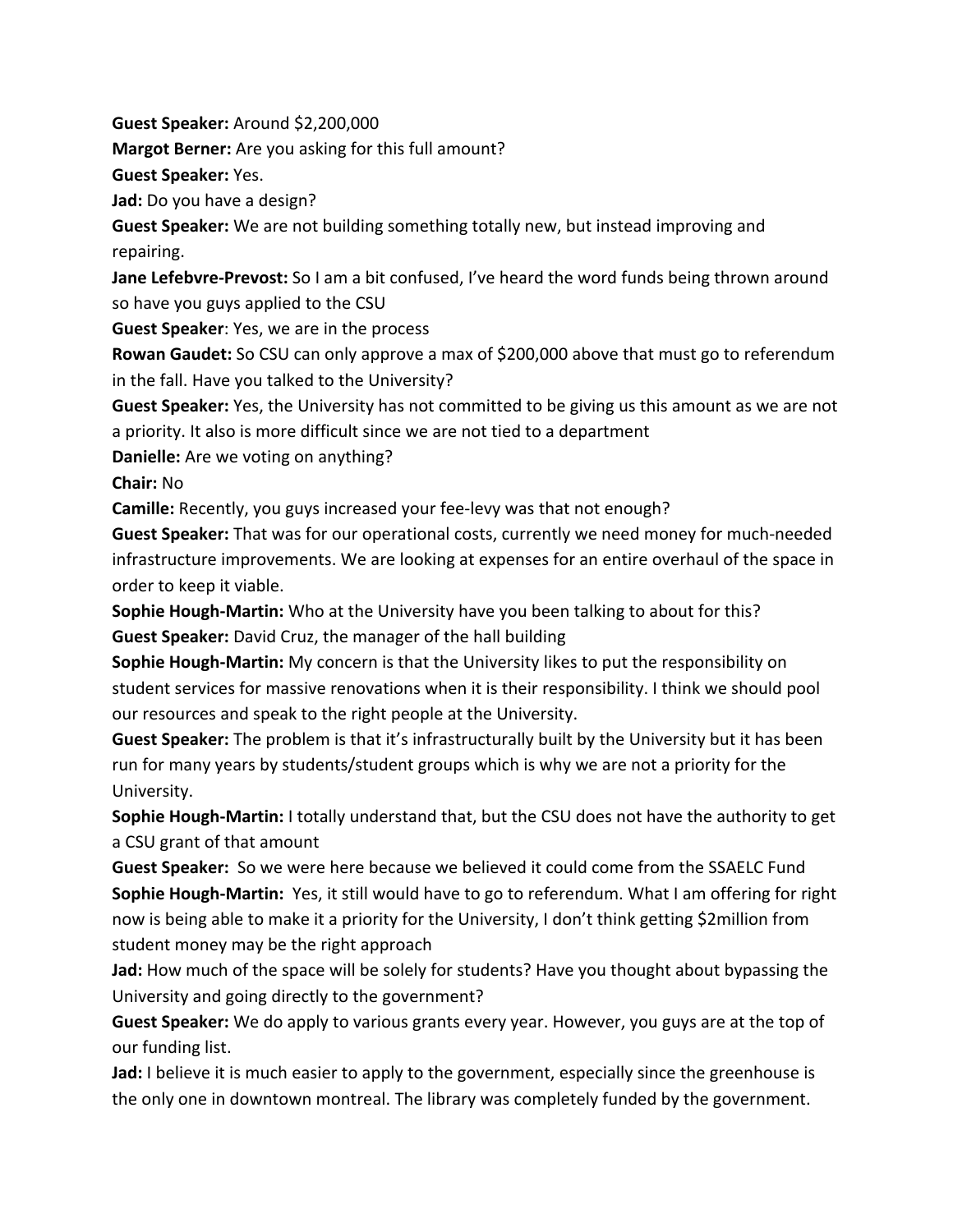**John Hutton:** I would invite you all to meet with me and other executives to strategize. I admire you are asking big, but also that is a big ask. The largest amount the CSU has given was 1.8 million for the Woodnote Housing Co-Op and that is an entire building the Union owns. The Greenhouse is likely not going to be completely funded by the CSU. I encourage a contract for you guys to have with the administration acknowledging who's control the space is under. **Arad Andrew Banis:** Do you guys have any documentation to show how many lives are impacted by the Greenhouse, that would be great to see

**Guest Speaker:** On social media we reach thousands of people

**Arad Andrew Banis:** Also in the near future you guys will likely need a renovation? **Guest Speaker:** Everything we are asking for is basic necessities solely to keep us viable and very safe.

**Marlene Iradakunda:** Could you guys make a list of the most urgent necessities in order to make it absorbable and maybe accomplished faster by the CSU and the university.

**Guest Speake**r: Yes for sure

**Jane Lefebvre-Prevost:** I would be cautious for approach the SSAELC fund as it is truly meant for CSU spaces. I have my ear to the ground when it comes to fee-levy community so why is this only coming now?

**Guest Speaker:** We have been dealing with the University and it seems that having an indication that the students want this is necessary for the CSU

**Jane Lefebvre-Prevost:** Why have there not be any other attempts to apply for funding from other sources?

**Guest Speaker**: The urgency has only occurred within the past year due to the aging of the structure. To my knowledge, private grants are difficult to get for infrastructure on a public university space.

**Jad:** You definitely will want to talk to anyone in the library? And also do you guys pay rent, and you guys have a charity number since you are a register non-profit?

**Guest Speaker**: Our finance coordinator will know that information.

**Jad:** I suggest you all reach out to Ministry of Environment or Tourism etcc… the U.N and government are great resources for funding.

## **6. Appointments**

a) Strategic Planning Ad Hoc Committee

**Sophie Hough-Martin**: The idea is that this committee will draft information for the next mandate

**Arad Andrew Banis** self nominates

Seconded by **Margot Berner**

**Jane Lefebvre-Prevost** self nominates

**Jarrad Haas** self nominates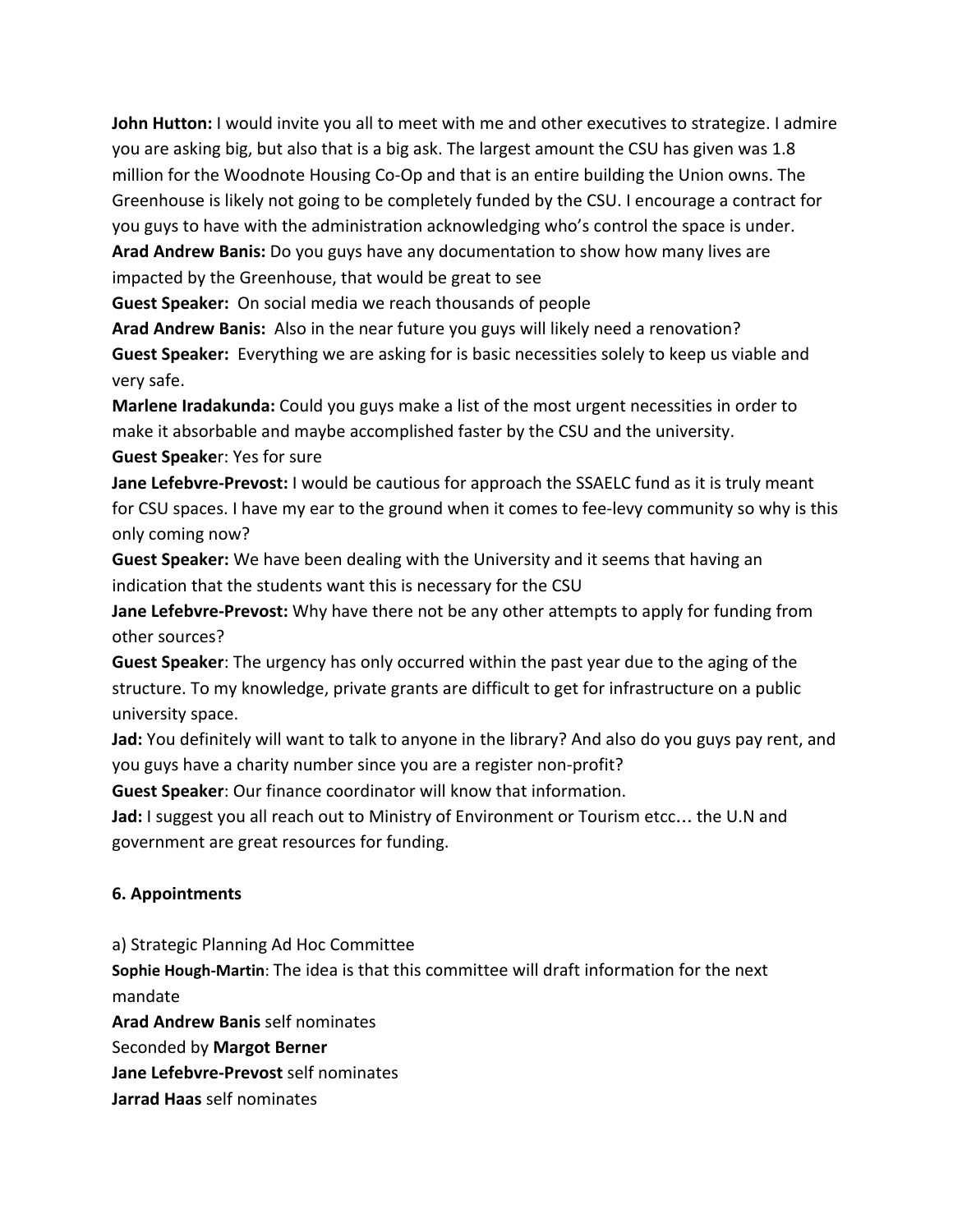Seconded by **Arad Andrew Banis**

**Victoria Pesce** self nominates

Samantha Candido self nominates

**Chris Kalafitidis n**ominates **Danielle Beaudin**

**Danielle Beaudin** consents

**Sophie Hough-Martin:** The idea is we will give a vision for the incoming council to adopt or amend how they see fit. It is not enforceable just general ideas.

Andrew Andrew Banis: I would like to have a bigger impact since I am not on any committee right now

Jane Lefebvre-Prevost: I do not have anymore committee duties and I like the idea of having guidelines for future executives

Jarrad rescinds his nomination

Samantha Candido: Based on my work in policy committee, I think it is nice to form a plan and framework. I would accept this seat with an open mind and be open to criticism.

Daniell Beaudin: I have only been here for 2 or 3 months and I think this gives me a unique perspective. I think based on

**Arad Andrew Banis** and **Samantha Candido** are appointed by secret ballot

**John Hutton:** David Ferrario resigned from Clubs & Space committee so a space is open. There are only a few meetings left for the semester.

**Jane Lefebvre-Prevost** self appoints

Seconded by Samantha Candido

**Jad** self appoints

**Seconded by Arad Andrew Banis**

**Jarrad Haas** self appoints

**Jarrad** rescinds

**Jane Lefebvre-Prevost:** I need to fill my committee time commitment for the CSU

**Jad**: This is a committee that means alot to me, I would like to put clubs that have similar interests together to provide spaces

Chair: Is everyone amenable to closing their eyes and raising their hands to vote?

**Chris Kalafitidis:** I am uncomfortable with this

**Jane Lefebvre-Prevost** is appointed by secret ballot

# **7. New Business – Substantive**

a) Recovery and Wellness Community Centre

*Motion & supporting documents attached (Michele Sandiford)*

**Whereas** research shows that significant barriers and challenges are faced by people with addictions in accessing adequate treatment, education, healthcare, housing, freedom from discrimination, and community support.

**Whereas** research shows that peer relationships are important in the recovery process.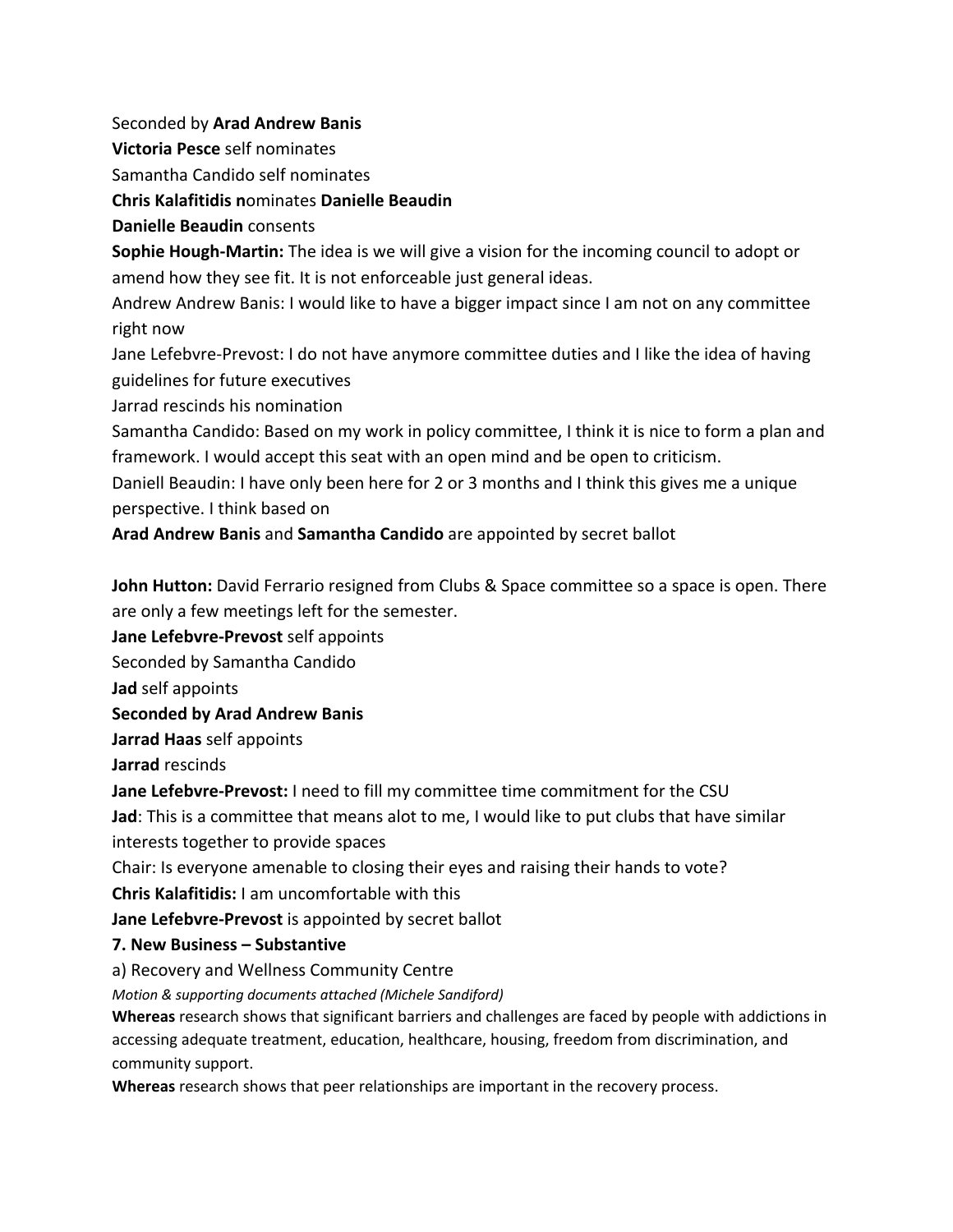Whereas the opioid crisis is currently claiming more lives in Canada than the peak of the HIV/AIDS epidemic in Canada.

**Whereas** the CSU Task Force for Students in Recovery has reviewed and approved the implementation of the peer-based recovery service outlined in the attached service overview.

**Whereas** the CSU Recovery and Wellness Community Centre (R.A.W.C.C.) Service Overview details an efficient model which can affordably be implemented at a cost of \$27,500.00 per year.

**Whereas** staff at Andy's House Treatment Centre have reviewed the service overview and have submitted a letter of commitment to express their support and the Student Life Coordinator has been in contact with a similar program at U.B.C. (V.I.C.E.).

**Whereas** the CSU adopted a position in March 2019 to support the implementation of "specialized, comprehensive, and peer-based models of support for addictions recovery" on campus.

**Be it further resolved that** the CSU implement the Recovery and Wellness Community Centre (R.A.W.C.C.) to be operational in September 2019 based on the attached service overview, and that a budget line consisting of \$27,500.00 be created in the 2019-2020 budget in order to run this service.

#### Seconded by **Margot Berner**

**Michelle Sandiford:** I have been working on this for the past year. The budget line is based on the V.I.C.E service at UBC which is similar

**Marlene Iradakunda:** I think this is an amazing project. Will there be a health professional that is there all day?

**Michelle Sandiford:** So we are currently not looking at having a psychologist or counselor. We are mainly focused on having a peer-based approach. Especially since this is low-cost and in a small space. **Arad Andrew Banis:** Awesome project. I just want to know more about how this was so inexpensive **Michelle Sandiford:** The reason is because this is based on peer support. The most expensive part is the coordinators salary, and they would be part-time. Most workshops would be for free or by honorarium. This will not be a treatment center but a way to build community.

**Arad Andrew Banis:** What would be some follow up expansion plans?

**Michele Sandiford:** So a few ideas would be pushing the University for scholarships for students in recovery, having drop-in counselors, and educational events for the wider community. I believe the biggest cost may be finding a bigger space.

**Jane Lefebvre-Prevost**: For support spaces that are particularly for certain marginalized groups, the work may be put alot on group leaders that would have to provide free labour.

**Michele Sandiford:** Paying for labour is something that can definitely be looked into but the main goal is to build community

Samantha Candido: Will you want to have spaces on both campuses?

**Michele Sandiford:** That would be ideal but space is so limited at the University

**Jane Lefebvre-Prevost:** Peer support management is a lot and I think peer support leaders should be paid. I would like to amend the motion to add 1,000 budget for peer support honorarium. Seconded by Samantha Candido

**Jane Lefebvre-Prevost:** I think it is very important that these marginalized individuals leading the groups are paid for their labour.

**Michele Sandiford:** I move to amend the peer support honorarium to 1,500.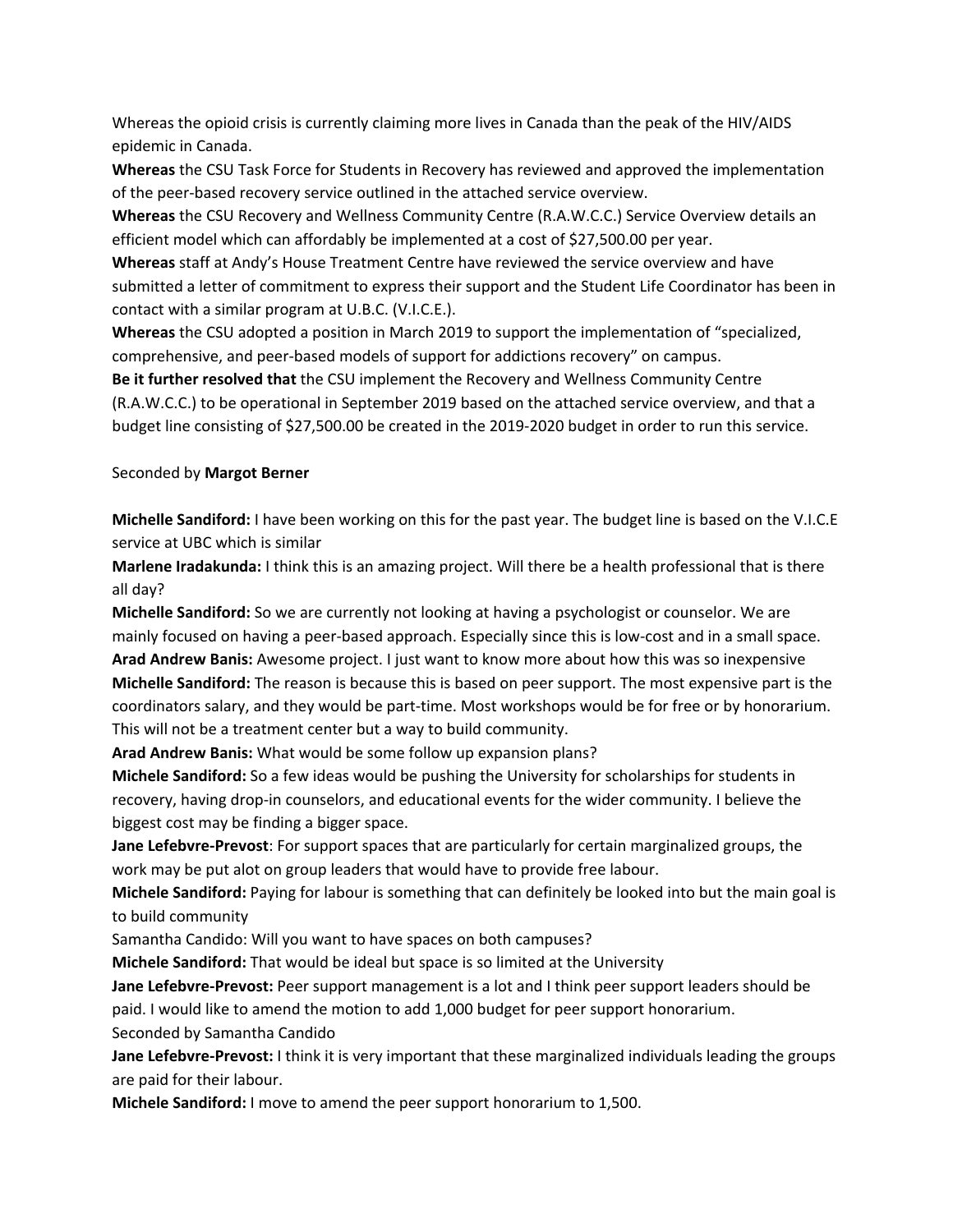Seconded by **Paige Keleher:** Is the space accessible? **Michele Sandiford:** No, unfortunately the only discreet space was not. **Arad Andrew Banis:** Is there any logic behind the amount of the amendment? **Michele Sandiford:** It is based on the amount we have interested at the moment. **Jane Lefebvre-Prevost:** I suggest you reach out to the fee-levy community, I know centre for gender advocacy has a space which is more accessible **Paige Keleher:** How do you plan to make up for the inaccessibility? **Michele Sandiford:** The space is meant to be temporary *Amendment carries unanimously*

**John Hutton:** When we ran as an executive, our main plan was to create a peer support program. This is something students voted for and expected to see. I would also like to congratulate Michelle on the work that she has done. This is not something you often see at a student union and I think this is a great opportunity. Even if all of the things aren't in the proposal, that is not a reason to not support it.

### **Vote**

For: 13 Against: 0 Abstain: 0 *Motion carries unanimously*

### **b) CUTV Pay (Closed session)**

**Rowan Gaudet:** I think this should be dealt with by finance committee **John Hutton:** Governance by ambush is not how we do things at council, therefore, I do not know what is going on at this point. I have had talks with CUTV and Luis so to me this is a finished issue. I also would like the chair to not place information issues in new business substantial.

**Jane Lefebvre-Prevost:** motions to table *Motion carries unanimously*

## **c) Rescinding Safer Spaces Policy**

### **Mikaela Clark-Gardner:**

**Whereas** the Sexual Violence and Safer Spaces Policy makes the Safer Spaces policy in the CSU Standing Regulations (Book V - Space and Services Chapter 2 and Annex C) redundant. **Be it resolved that** the Safer Spaces policy be removed from the CSU Standing Regulations.

Seconded by **Margot Berner**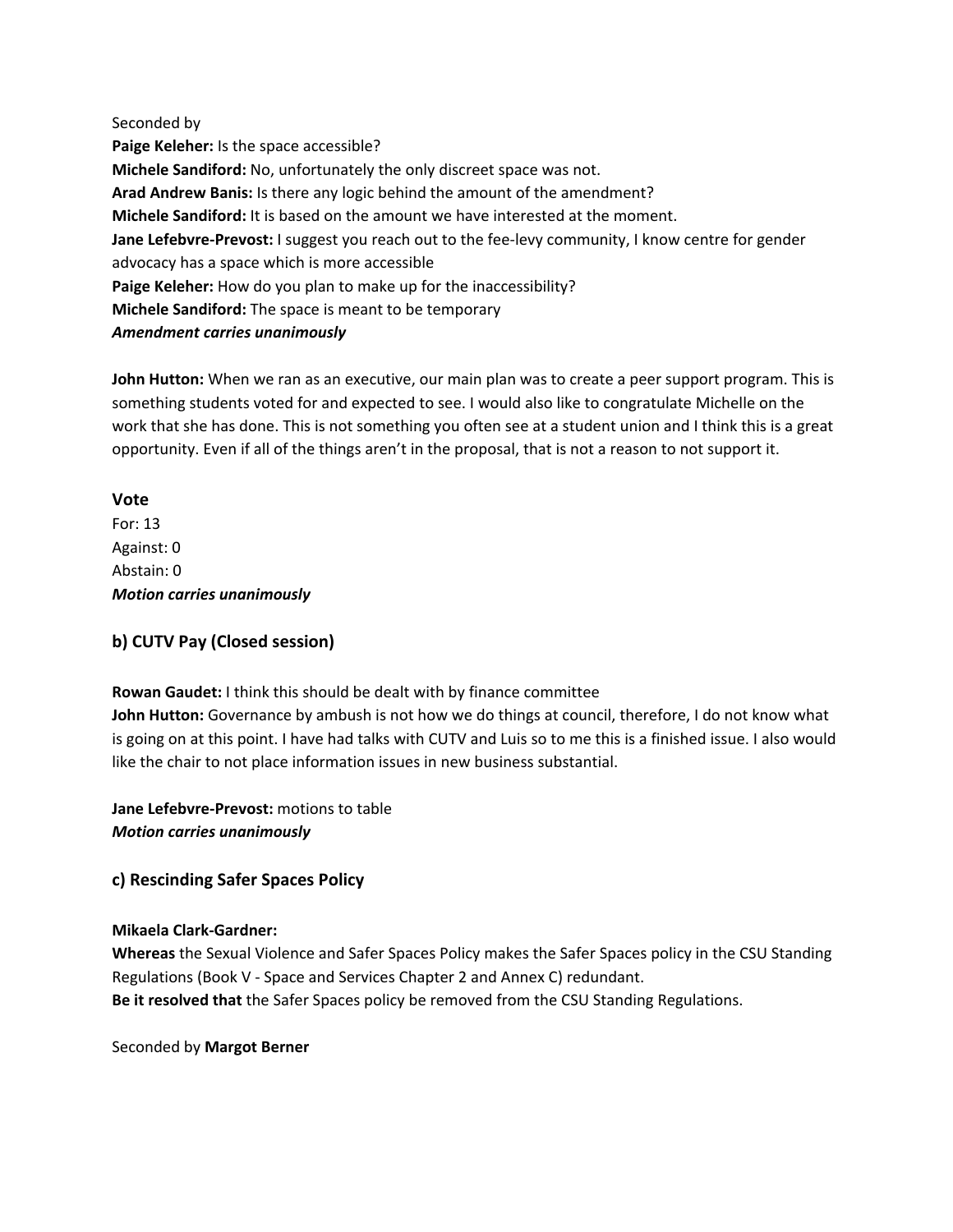**Vote** For: 11 Against: 0 Abstain: 0

*Motion carries unanimously*

## **d) Bill 21**

**Whereas** the CSU represents the rights, interests, aspirations and needs of more than 30,000 students of Concordia University who come from different racial, ethnocultural and religious backgrounds, many who identify as Hindu, Jewish, Muslim and Sikh women and men,

**Whereas** the CSU supports and adheres to fundamental rights and freedoms enshrined in international human rights instruments such as the International Covenant on Civil and Political Rights and the International Convention on the Elimination of All Forms of Racial Discrimination,as well as domestic human rights instruments such as the Canadian Charter of Rights and Freedoms and the Quebec Charter of Human Rights and Freedoms.

**Whereas** the CSU supports high quality, universally accessible postsecondary education as a fundamental human right for all,

**Whereas** the CSU values and promotes the values and principles of equality, diversity, inclusion and an intersectional feminist and anti-oppression approach towards all its endeavors and actions,

**Whereas** the CSU is opposed to any law, regulation, policy, and action, public or

**Mikaela Clark-Gardner:** Motion to amend and remove the word unprecedented Seconded by **Camille Thompson-Marchand**

**Mikaela Clark-Gardner:** This will go into the CSU positions book, and I think we should try to support the muslim students **Camille Thompson-Marchand:** We are organizing a press conference to further raise awareness

**Vote** For: 13 Against: 0 Abstain: 0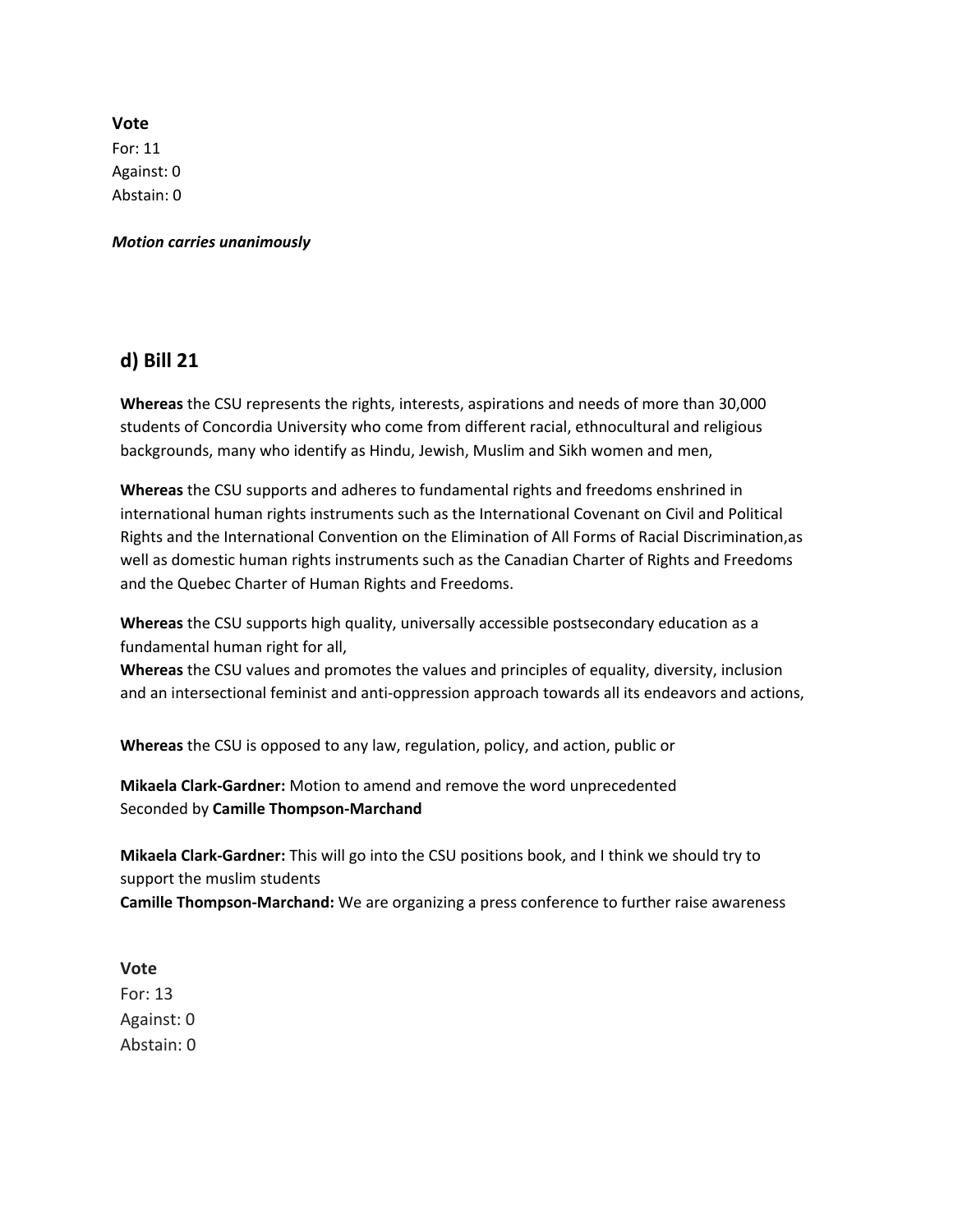### **e) Annual General Meeting**

As per Bylaw 5.2, The Annual General Meeting of members shall be called by the Council of Representatives to take place during the last week of April and by the latest on April 30th annually. (Mikaela Clark-Gardner)

**Mikaela Clark-Gardner:** motions to call AGM on April 29th, 2019 from 2-4pm.

Seconded by **Arad Andrew Banis**

**Eduardo Malorni**: That is an exam day would it be possible to move it **Mikaela Clark-Gardner:** It has to be before the 30th and this is on the end of exams **Camille:** If students are already on campus there is a higher chance they will come **Eduardo Malorni**: can we change the time so it is more accessible to students with exams **Camille:** I think 4-6 would be the best **Mikaela Clark-Gardner:** motions to amend the time to 4-6pm

#### *Motion carries unanimously*

**Vote**

For: 13 Against: 0 Abstain: 0

**Arad Andrew Banis:** Why does it have to be before april 30th?

**Sophie Hough-Martin:** This is before the end of mandate, the fiscal year begins after April 1st, and when this was written the exams were likely over around this time.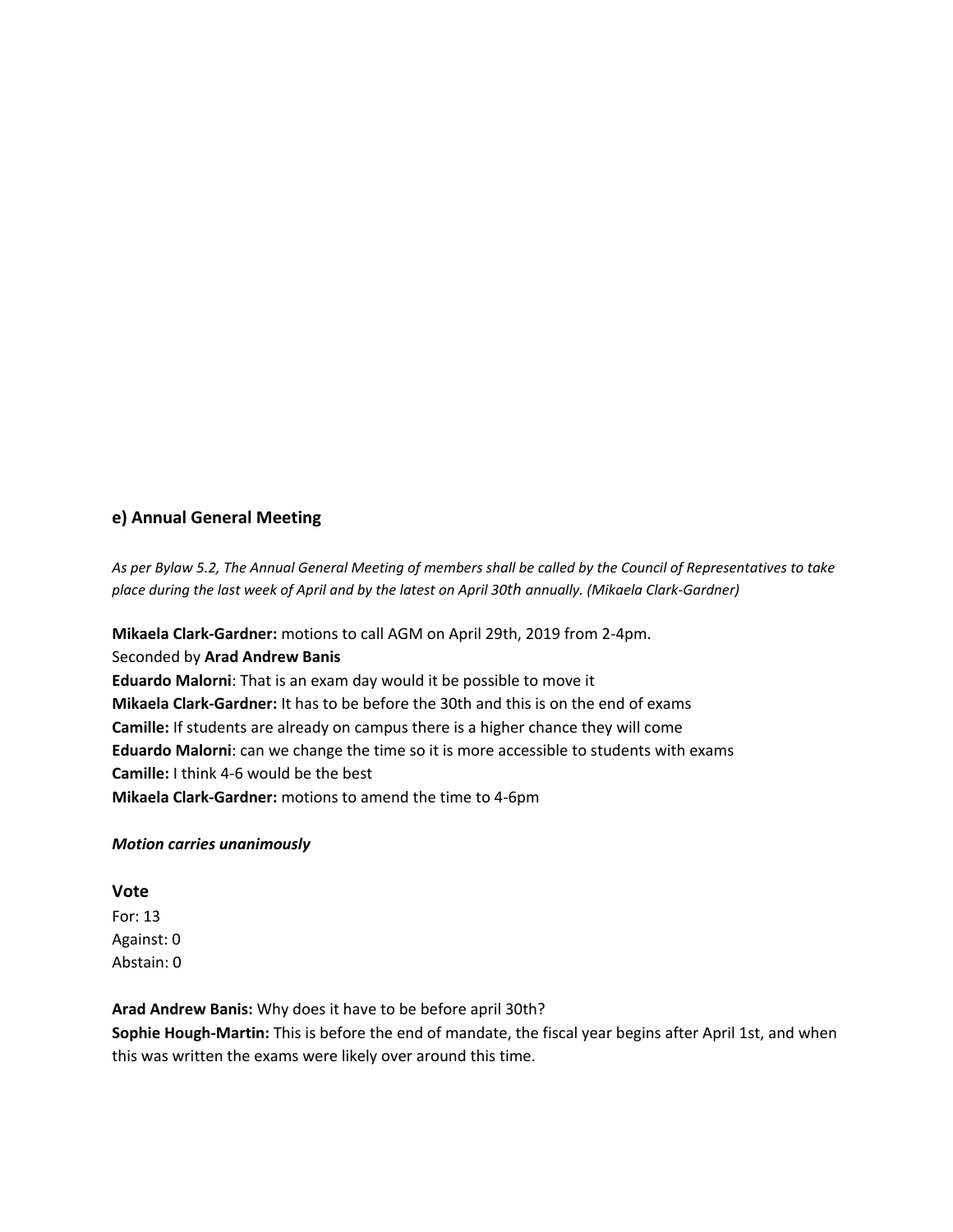#### **F) Finance Report**

**John Hutton:** motions to approve finance coordinator report Seconded by **Margot Berner**

**John Hutton:** We are making new positions as an executive has resigned so that has taken a lot of my time. We have been doing a lot of hiring for the numerous positions we have added. The student health plan got an 84% approval which shows this is viable. I also showed the CEO the elections budget. I have also been attending climate marches and was with the journalism/scpa students for the internships strike.

**Samantha Candido:** Am I allowed to ask how many applications you have got? **John Hutton:** I can not say how many, but it is more than expected.

#### **Motion carries unanimously**

#### **G) Finance Committee Minutes**

**John Hutton:** We approved the amount of how much the salaries are. If anyone has thoughts about the CSU financial regulations please reach out to me.

**Samantha Candido:** Were financial changes made for the free hive loyola lunch

**John Hutton:** No, how it works is that we are mandated to give a certain amount every semester.

**Jad:** Just want to know about the WoodNote project

**Sophie Hough-Martin:** The CSU's contribution has not changed actually our partners have increased their contributions. This is an amazing project that will provide affordable housing for undergraduate students.

**Jad:** How long is the loan period? From what I remember, the HOJO manager said the CSU was giving a loan that would be paid back after a certain amount of years.

**John Hutton:** There are a number of loans to the Woodnote structure, but it is owned by the Woodnote Housing Co-operative but the CSU is part of the governance.

**Jane Lefebvre-Prevost:** I see in your report you did a lecture at a geography class about the SSAELC, just want to hear about that.

**John Hutton**: As I have a lot of experience with divesting from Dalhousie, I talked about these concepts. **Rowan Gaudet** calls the question

#### **Vote**

For: 13 Against: 0 Abstain: 0

#### **8. New Business – Informational**

**a) Code of Conduct**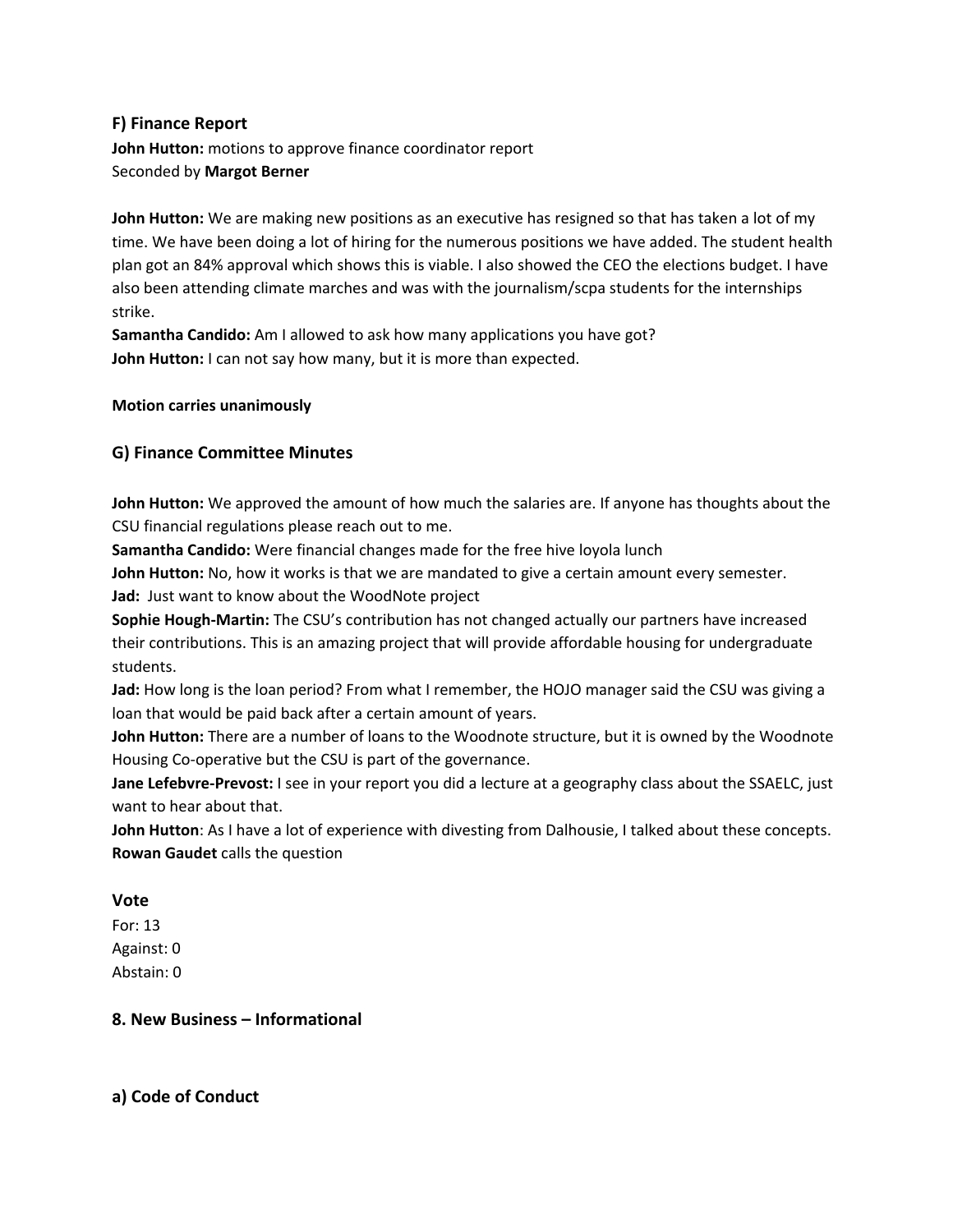**Sophie Hough-Martin**: This sets out the expected behavior for all representatives which will be signed when a person nominates themselves for an office. If they are found to break this they will be considered automatically resigned.

### **b) Sexual Violence Policy**

Mikaela Clark-Gardner: This has been a year in the making and is a comprehensive policy based on extensive research

## **c) CEO Conduct**

*Discussion of the CEO's conduct during the General Election (James Hanna)* **Sophie Hough-Martin**: motions to table unanimously Seconded by

## **9. Returning Business**

## **10. Question Period & Business Arising**

**Jad:** I have a question, I have been seeing a lot of complaints about one specific doctor and I wanted to know what we do about this.

**Sophie Hough-Martin**: Yes, I shared the questionnaire. I am one of many students to have had a negative experience with Dr. Janet Ritchie. I thinkt the best we can do is uplift students that have been affected and point them to the right resources.

**Marlene Iradakunda:** I noticed when the french errors in the Bill 21 letter were mentioned there was a lot of eyes rolled. I just want to highlight the importance of making sense in front of a government that emphasizes the importance of french. So the fact that the french document came to council like this should not be done.

**Jane Lefebvre-Prevost:** It is important to acknowledge we have french students and we must show respect towards all students regardless of their first language.

## **11. Announcements**

**Jad:** I work with a non-profit outside of community and we are looking for francophone LGBTQIA+ in montreal for a documentary in June. There is a \$500 honorarium. So if you know anyone send them my way.

**Camille Thompson-Marchand:** There is a protest on Friday in front of the GM building against Sexual Violence Policy and there is also another protest against international tuition fees.

**Michelle Sandiford:** This friday is also Terrace Fest at 2pm

**Paige Keleher:** There is also a CASE event

**Jane Lefebvre-Prevost:** ASFA has various bursaries available to arts & science students

Chair: I need you to understand that you are all students but also sit on a board of directors so we are all subject to Quebec workplace law.

## **12. Adjournment**